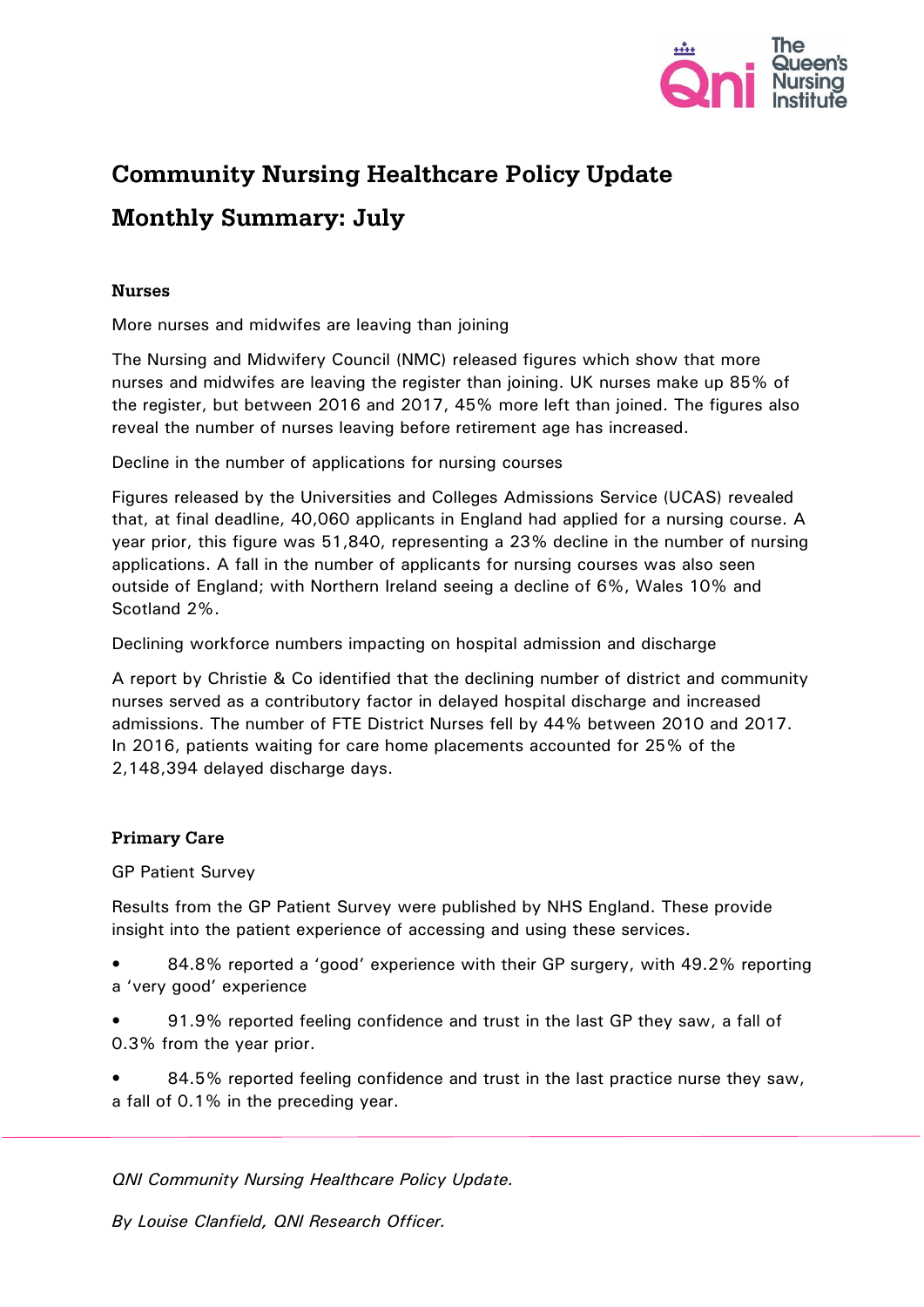

Waiting times for GP and practice nurse appointments could increase

The Royal College of General Practitioners (RCGP) have warned that should current trends continue, patients waiting more than a week for a GP or practice nurse appointment will be the case in over 100 million occasions by 2022.

### Social Care

CQC to review health and social care systems

Health and social care systems in 12 local authorities are to be reviewed by the Care Quality Commission (CQC). The reviews will assess the governance of resources and commissioning, with local authorities receiving tailored responses as to the biggest challenges they face.

Adult social care services assessed

The CQC published a report outlining the findings from inspections of adult social care services between 2014 and 2017.

• Four in five adult social care services in England were rated 'outstanding' or 'good'

• Community social care services received the best ratings overall. However, nursing homes present a significant concern

• Generally speaking, smaller services caring for fewer people received higher ratings than larger services caring for a larger number of people.

## **NHS**

NHS performance statistics

NHS England released performance statistics for May 2017. These showed the following:

- Emergency admissions had increased by 2.7%
- A&E attendance had increased by 2%
- Ambulance calls requiring an in-person response increased by 4%.

Funding released for NHS transformation projects

£325 million has been invested into local projects which have developed the strongest schemes under their Sustainability and Transformation Partnerships (STPs). The funding

*QNI Community Nursing Healthcare Policy Update.*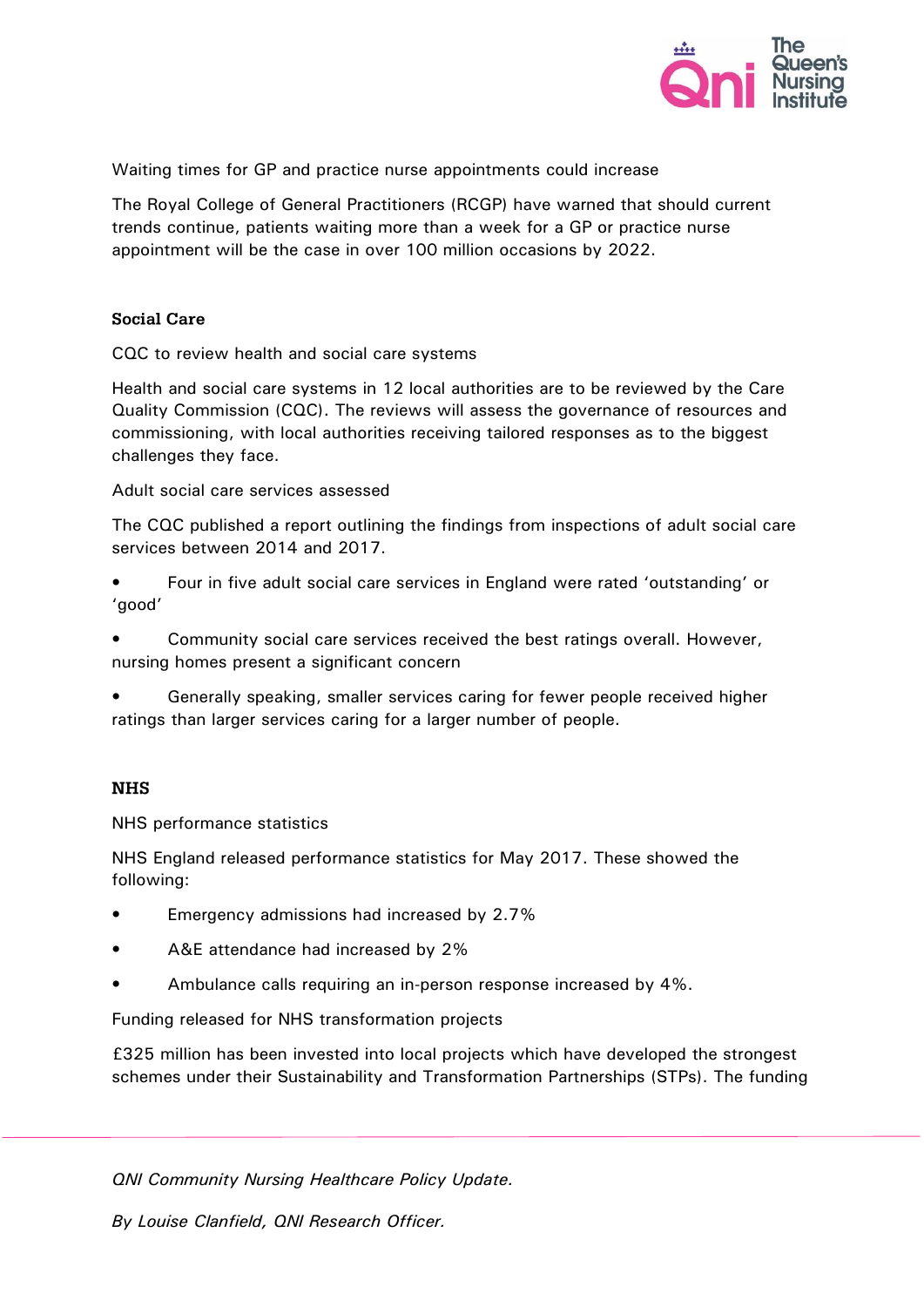

will see A&E services expanded, shorter waiting times, faster diagnoses and easier access to mental health services.

Sustainability and Transformation Partnership (STPs) ratings

Ratings of 44 STPs were published by NHS England:

- Five were 'outstanding'
- Twenty were 'advanced'
- Fourteen were 'making progress'
- Five 'needs improvement'.

#### New ambulance targets

NHS England has set new performance targets for the ambulance service. 999 call handlers will be given more time to assess and determine the most appropriate response, with ambulances expected to reach the most critical patients within seven minutes. Unlike current targets, the clock will stop once the most appropriate respondent arrives at the scene, rather than the first.

#### Workforce statistics

NHS Digital published workforce statistics for April 2017:

• There are 1,186,420 members of staff in the NHS, a 0.1% fall since March 2017

• Professionally qualified staff account for 54.0% of the total workforce.

#### Advertised vacancies

NHS Digital published statistics on the number of advertised vacant positions. In March 2017, there 30,613 positions were vacant, a significant increase on the 2016 (26,424) and 2015 (26,406). Of all full-time equivalent (FTE) vacancies, nursing and midwifery positions accounted for 38%.

#### **Mental Health**

Funding for projects supporting children and young people

Health Education England (HEE) has shared £3 million amongst 26 organisations to support workforce development, training and transformation, which will improve mental health outcomes for vulnerable children and young people.

*QNI Community Nursing Healthcare Policy Update.*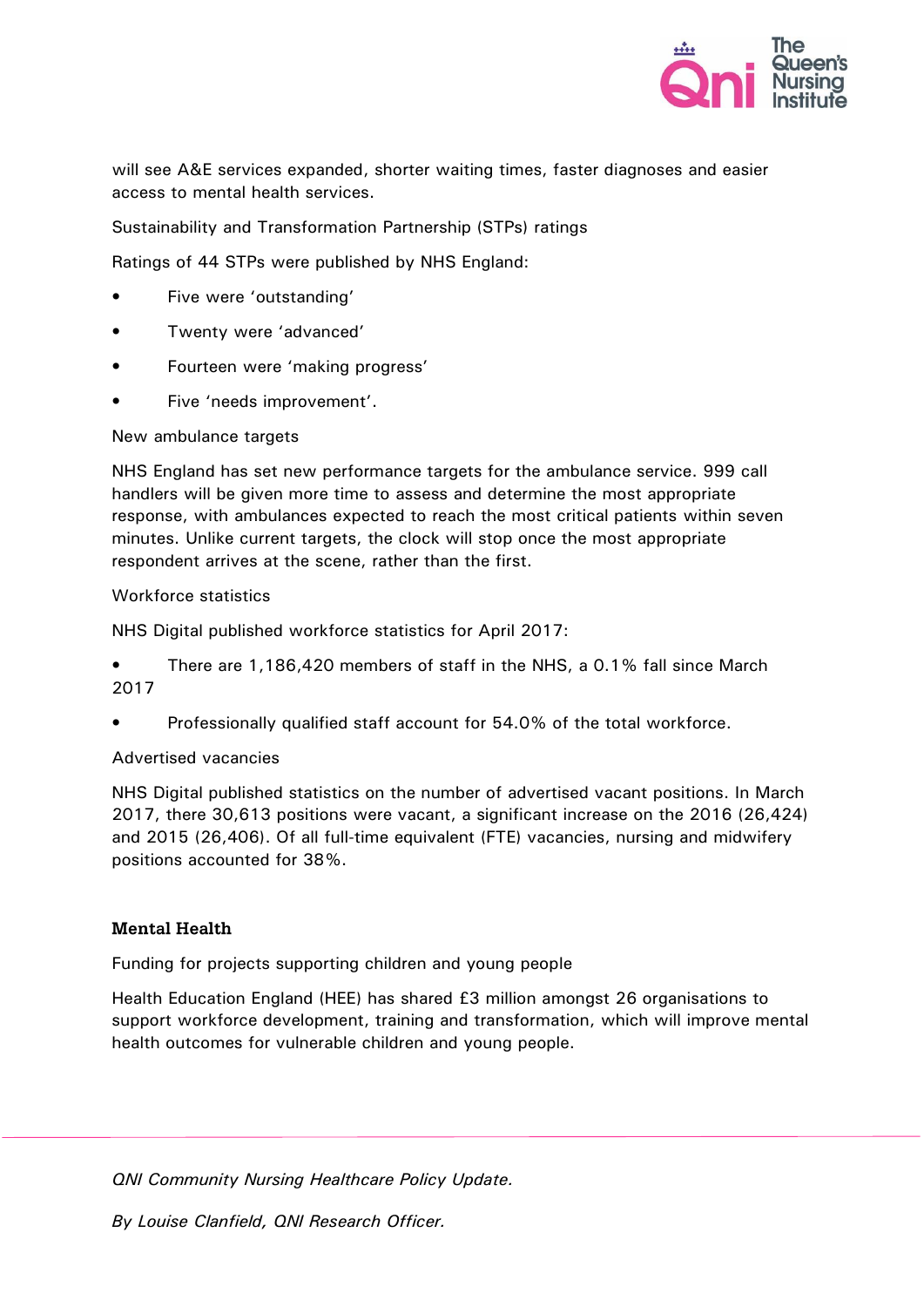

## **Publications**

Population's Health in England

Public Health England published their 'Health Profile for England', which provides on overview of the population in England's health. Key points include:

Life expectancy has increased and now stands at 83.1 for females and 79.5 for males. We are now spending more time in good health (64.1 years for females, 63.4 for males) and poor health (19 years for females, 16.1 for males).

• Dementia is now the leading cause of death, with this partly deriving from an increased awareness of the condition.

• Health inequalities have significant impact upon life expectancy. Those living in the most deprived areas have a lower life expectancy of 7 years less for females and 9 years less for males, compared to those in the least deprived areas.

• Socio-economic factors influence our health, with the most significant determinants being employment, NEETS (16-24 year olds not in employment, education or training) and fuel poverty.

Health overviews for each local authority were also published by Public Health England. These give an overview of the most significant factors impacting upon the given population's health.

## Person-centred approaches framework

Health Education England, Skills for Health and Skills for Care published a framework to encourage person-centred approaches in healthcare. The framework includes advice for health and social care workers about meaningful communication and personalising patient care.

# Other

Public inquiry into contaminated blood scandal

The Government announced that a public inquiry into the contaminated blood scandal will take place. During the 1970s and 80s haemophiliac patients were given blood products infected with HIV and Hepatitis C; 2,400 people died as a result. Evidence emerged regarding "a criminal cover-up on an industrial scale" and included patient records altered, tests undertaken on patients without their consent or knowledge, with the results of such withheld.

CCG and Council to collaborate

*QNI Community Nursing Healthcare Policy Update.*